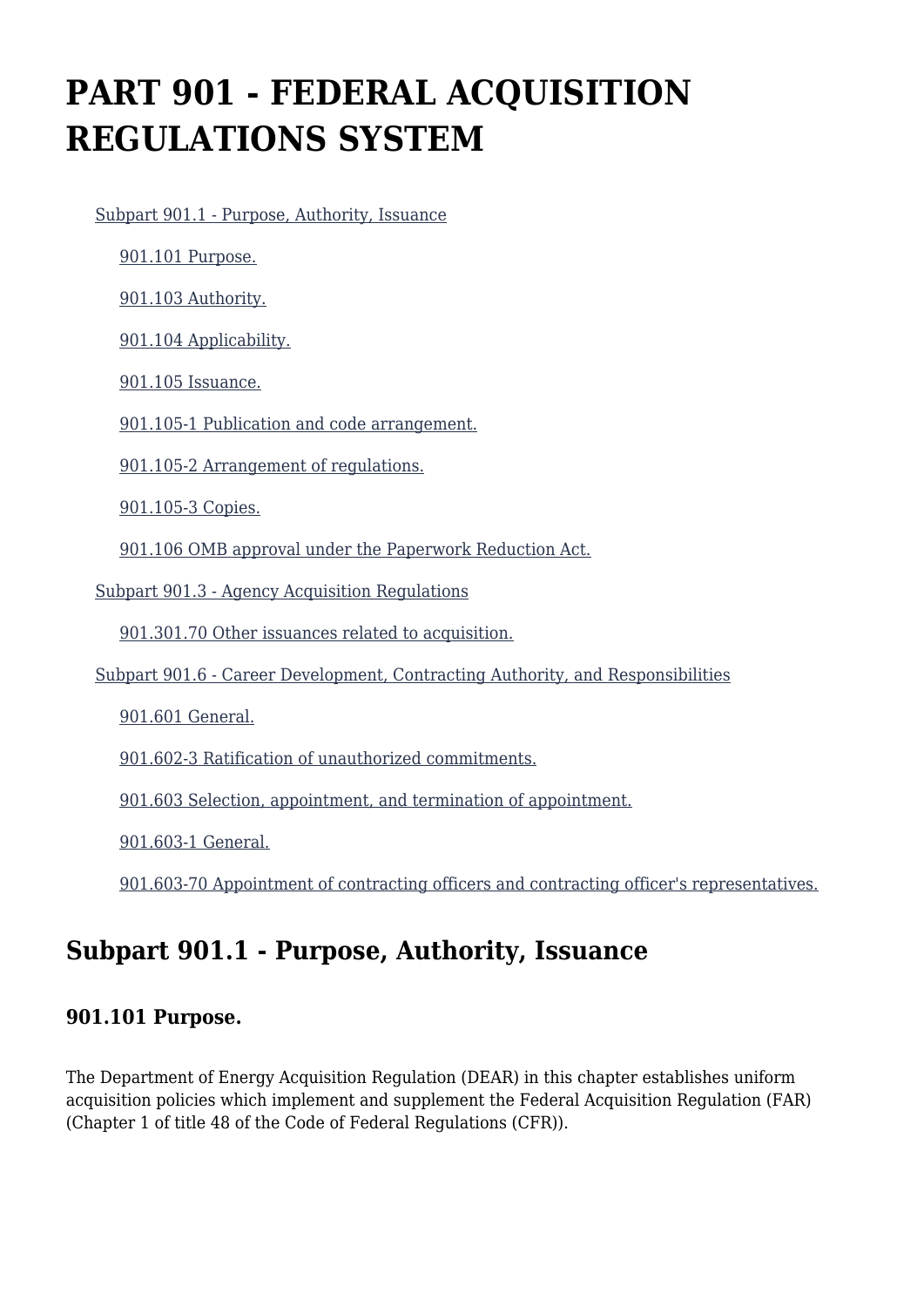## **901.103 Authority.**

The DEAR and amendments thereto are issued by the Senior Procurement Executives of the Department of Energy (DOE) and the National Nuclear Security Administration (NNSA). The DOE Senior Procurement Executive delegation is pursuant to a delegation from the Secretary of Energy in accordance with the authority of section 644 of the Department of Energy Organization Act (42 U.S.C. 7254), section 205(c) of the Federal Property and Administrative Services Act of 1949, as amended, (40 U.S.C. 121(c)(2)), and other applicable laws. The NNSA Senior Procurement Executive delegation is pursuant to a delegation from the Administrator of the NNSA, in accordance with section 3212 of the National Nuclear Security Administration Act (50 U.S.C. 2402), section 205(c) of the Federal Property and Administrative Services Act of 1949, as amended, (40 U.S.C. 121(c)(2)), and other applicable laws.

## **901.104 Applicability.**

The FAR and DEAR apply to all DOE and NNSA acquisitions of supplies and services which obligate appropriated funds unless otherwise specified in this chapter.

#### **901.105 Issuance.**

#### **901.105-1 Publication and code arrangement.**

(a) The DEAR and its subsequent changes are published in the Federal Register, cumulative form in the Code of Federal Regulations (CFR), and Government Printing Office's Electronic CFR at *[http://ecfr.gpoaccess.gov.](http://ecfr.gpoaccess.gov)*

(b) The DEAR is issued as chapter 9 of title 48 of the CFR.

#### **901.105-2 Arrangement of regulations.**

(a) *General.* The DEAR is divided into the same parts, subparts, sections, subsections and paragraphs as is the FAR.

(b) *Numbering.* The numbering illustrations at 48 CFR 1.105-2(b) apply to the DEAR, but the DEAR numbering will be preceded with a 9 or a 90. Material which supplements the FAR will be assigned the numbers 70 and up.

### **901.105-3 Copies.**

Copies of the DEAR published in the Federal Register or Code of Federal Regulations may be purchased from the Superintendent of Documents, Government Printing Office, Washington, DC 20402 or viewed on line at *<http://ecfr.gpoaccess.gov>* or at *[http://management.energy.gov/DEAR.](http://management.energy.gov/DEAR)*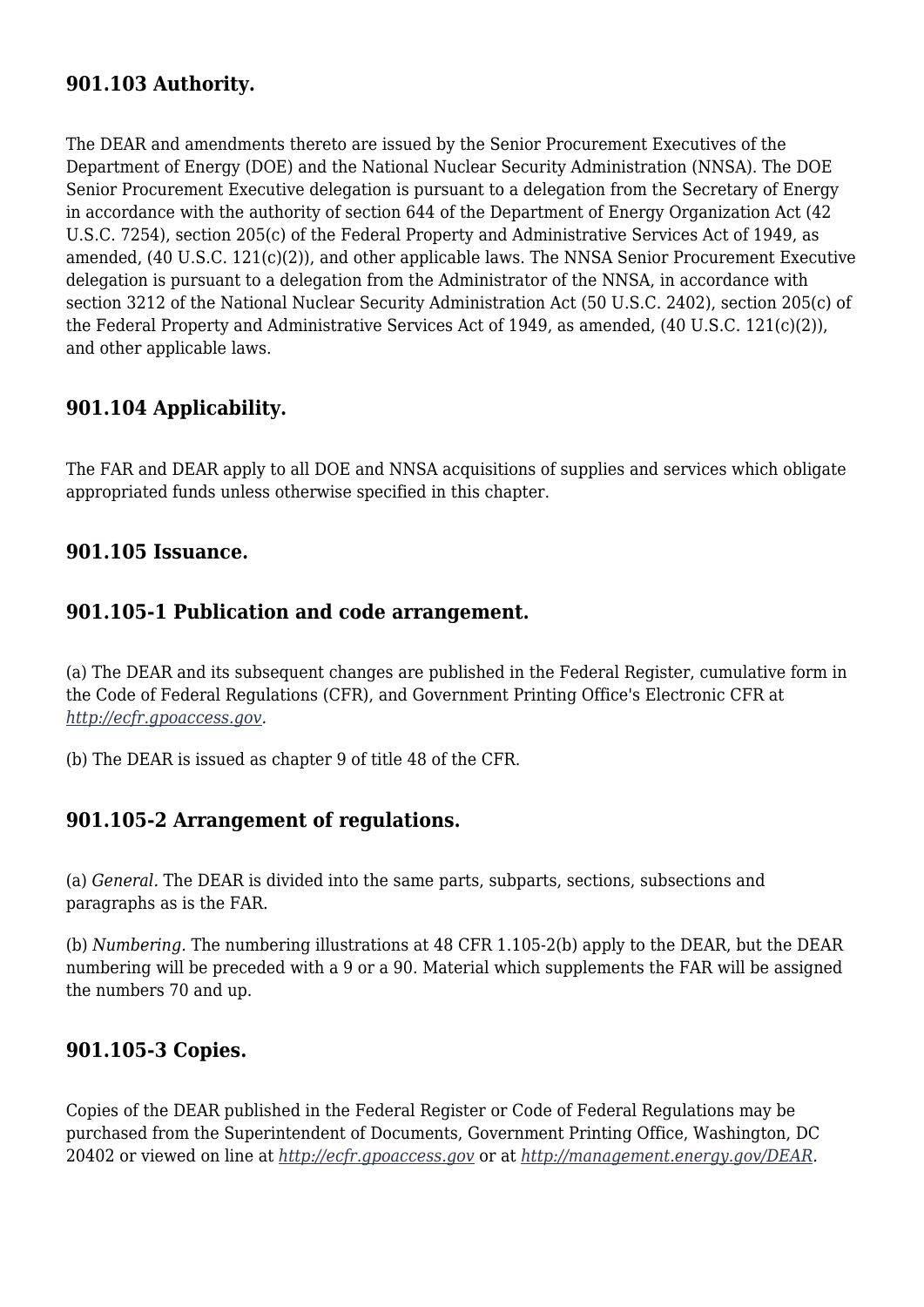## **901.106 OMB approval under the Paperwork Reduction Act.**

The Office of Management and Budget (OMB) control number for the collection of information under 48 CFR chapter 9 is 1910-4100.

# **Subpart 901.3 - Agency Acquisition Regulations**

## **901.301.70 Other issuances related to acquisition.**

(a) In addition to the FAR and DEAR, there are other issuances which deal with acquisition. Among these are the Federal Property Management Regulation, the Federal Management Regulation, the DOE Property Management Regulation, and DOE Directives. The Department also maintains the DOE Acquisition Guide ("the Guide"), which has procedural guidance for the acquisition community. The DOE Acquisition Guide serves this purpose by identifying relevant internal standard operating procedures to be followed by both procurement and program personnel who are involved in various aspects of the acquisition process. The Guide also is intended to be a repository of best practices found throughout the agency that reflect specific illustrations of techniques which might be helpful to all readers. The Guide is at

*[http://management.energy.gov/policy\\_guidance/Acquisition\\_Guide.htm](http://management.energy.gov/policy_guidance/Acquisition_Guide.htm).*

# **Subpart 901.6 - Career Development, Contracting Authority, and Responsibilities**

### **901.601 General.**

(a) Contracting authority for DOE vests in the Secretary of Energy, and for NNSA in the Administrator.

(1) The Secretary has delegated this authority to the DOE Senior Procurement Executive. The DOE Senior Procurement Executive has redelegated this authority to the DOE Heads of Contracting Activities (HCA). These delegations are formal written delegations containing specific dollar limitations and conditions. Each DOE HCA, in turn, makes formal contracting officer appointments for its contracting activity.

(2) Contracting authority for NNSA vests in the Under Secretary for Nuclear Security, also known as the NNSA Administrator. The NNSA Administrator has delegated this authority, with specific dollar limitations and conditions to the NNSA Senior Procurement Executive. The NNSA Senior Procurement Executive has redelegated this authority to the NNSA Head of the Contracting Activities (HCA). Each NNSA HCA in turn makes formal contracting officer appointments for its contracting activity.

(b) The Senior Procurement Executives have been authorized, without power of redelegation, to perform the functions set forth at 48 CFR 1.601(b) regarding the assignment of contracting functions and responsibilities to another agency, and the creation of joint or combined offices with another agency to exercise acquisition functions and responsibilities.